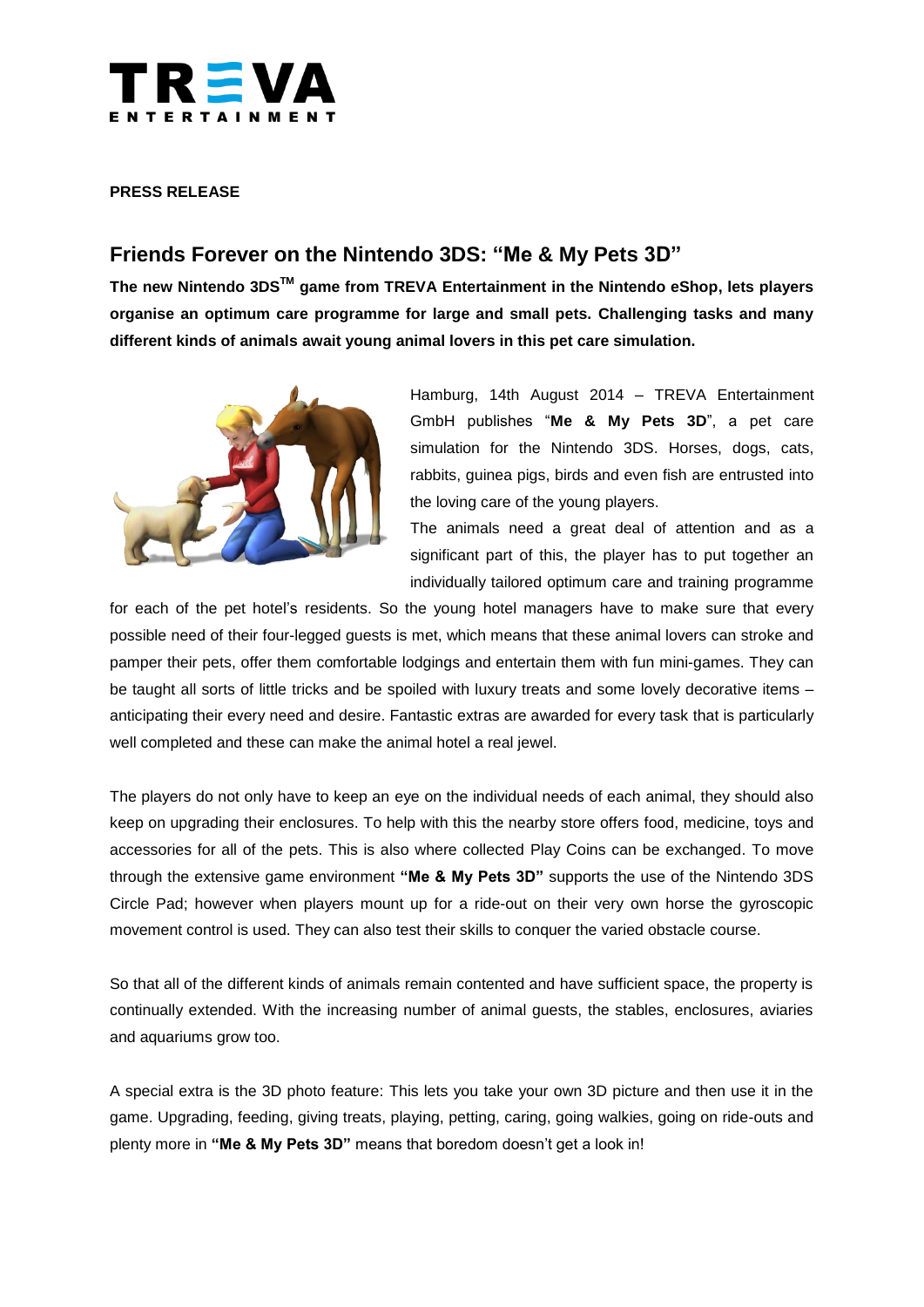

# **Key Features**

- With horses, cats, dogs, fish, rabbits, guinea pigs and birds.  $\bullet$
- Detailed 3D graphics of pets, objects, settings and movements.
- 15 individual missions to accomplish.
- $\bullet$ Entertaining mini-games, such as feeding, playing, stroking, brushing, grooming and going walkies.
- Exciting ride-outs on horseback on breeds like the Haflinger, Arabian and others, using the amazing gyroscopic controls of the Nintendo 3DS.
- Players earn stars as they master their tasks and these can be exchanged for some great ingame extras.
- Collected Play Coins can be spent in the pet store.
- 3D photo feature: Players can use the Nintendo 3DS camera to take a real 3D photo of themselves and use it in the game.
- Supports the Nintendo 3DS Circle Pad control.

"**Me & My Pets 3D**" is available right now for the Nintendo 3DS at € 19.99 in the Nintendo eShop. To visit the virtual marketplace, players should look in 'System Settings' for an 'Access Point' in their locality and then use this to make an Internet connection. The game can then be easily downloaded from any location.

# **Me & My Pets 3D**

Target Group:<br>Price: PEGI 3

Platform: Nintendo eShop for Nintendo 3DS<sup>™</sup> Genre: Pet Care Simulation<br>
Target Group: Children 7+ € 19.99 Release: August, 14<sup>th</sup>, 2014 Publisher: TREVA Entertainment GmbH Developer: Independent Arts Software Languages: EN, DE, ES, FR, NL, IT





**Images and further information about our titles can be found on our media server:** URL: [www.treva-entertainment.com/english/press/press-server/](http://www.treva-entertainment.com/english/press/press-server/)

Nintendo DSi and Nintendo 3DS are trademarks of Nintendo. © 2011 Nintendo.